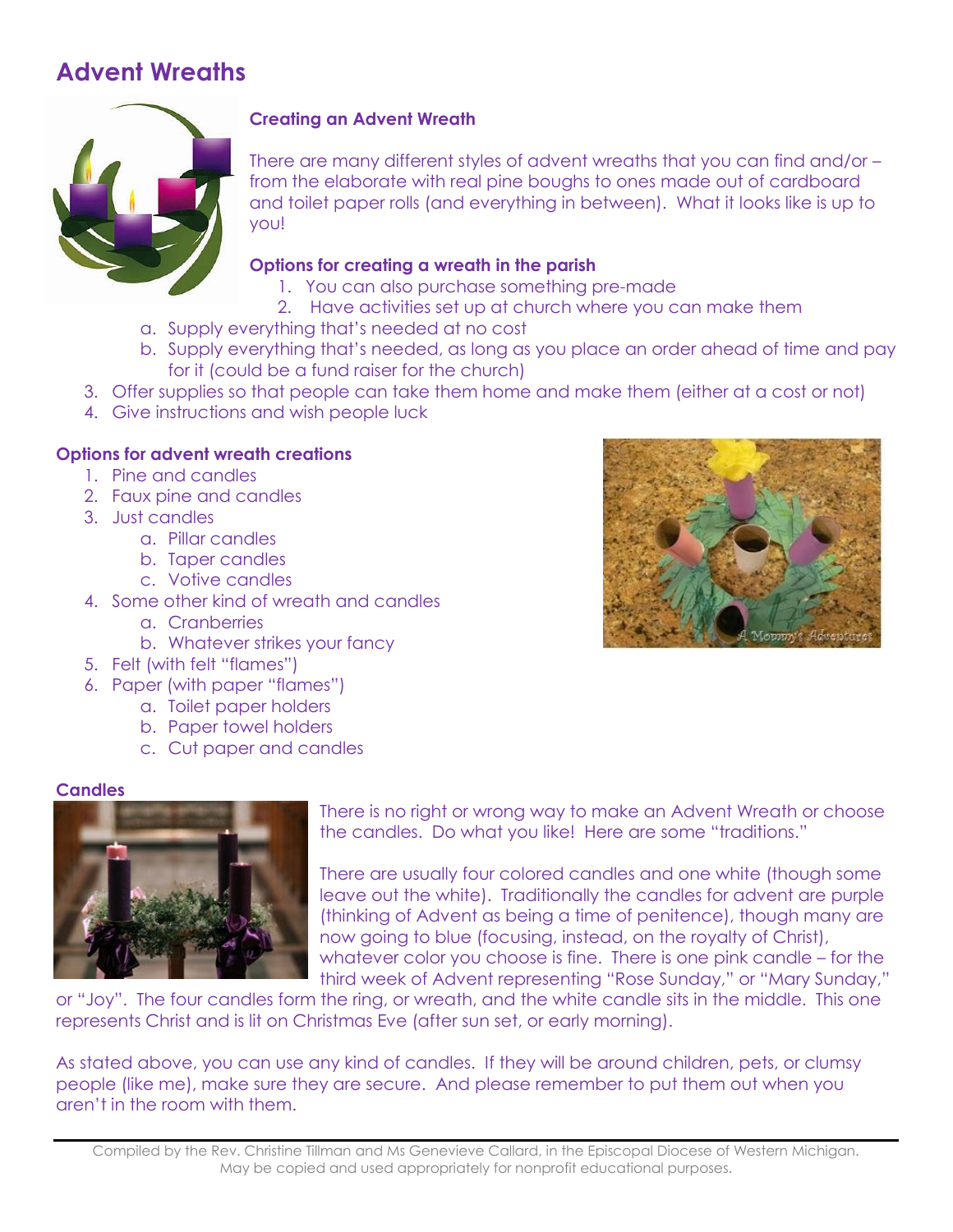#### **Using an Advent Wreath at Home**



There are many ways you can use an advent wreath to celebrate the season at home. Some of the following ideas have questions for discussion – if you are living alone or with others who don't want to share with you, you can use the questions for journaling or meditation.

The weeks (there are many different themes that you can use, these are most common but you can also pick your own) Week 1: **Hope** Week 2: **Peace** Week 3: **Joy** Week 4: **Love**

#### **The Activity**

On the first day of each week (as the week begins on Sunday, you can begin when the sun sets on Saturday evening or sometime Sunday before the sun sets)

- 1) **Gather at a table** a coffee table or dining room table, someplace central to the family.
- 2) **Place the wreath** that you have created on the table
- 3) **Tell the story of how you created it** as a family (even if it was only a few days ago, it sets us in the right spirit for remembering our story).



- 4) **Light the first candle** (up to whatever week it is remembering that the pink candle is for the third week).
- 5) **Say a prayer** (look at the following page for prayer examples)
- 6) **Reflect on the past week.** The weeks have themes (listed above). Encourage all to think back to the week you've had, and ask where you saw the theme of that week (for instance, if the theme is "Joy" ask each other where you saw, experience or felt "joy" that week. Did you see someone else who was joyful? How could you tell? Is there a time you were joyful? What was it and why do you think you felt that way? Did you help give someone else joy? What did you do?
- 7) Now **look forward to the next week** and ask each other how you can focus on that theme.



How can you show people love even when they're bothering you? Or show love to someone that you don't know, or maybe don't really like? Are love and like the same thing?"

8) **Put the candle out.** This can be done ceremonially, with a candle snuffer, or you can wait for others to leave and blow it out (but, *please* remember to put it out!).

9) **Put the wreath where it will live for the week.** This can be the same table, or any place else in the house where people will see it and notice it.